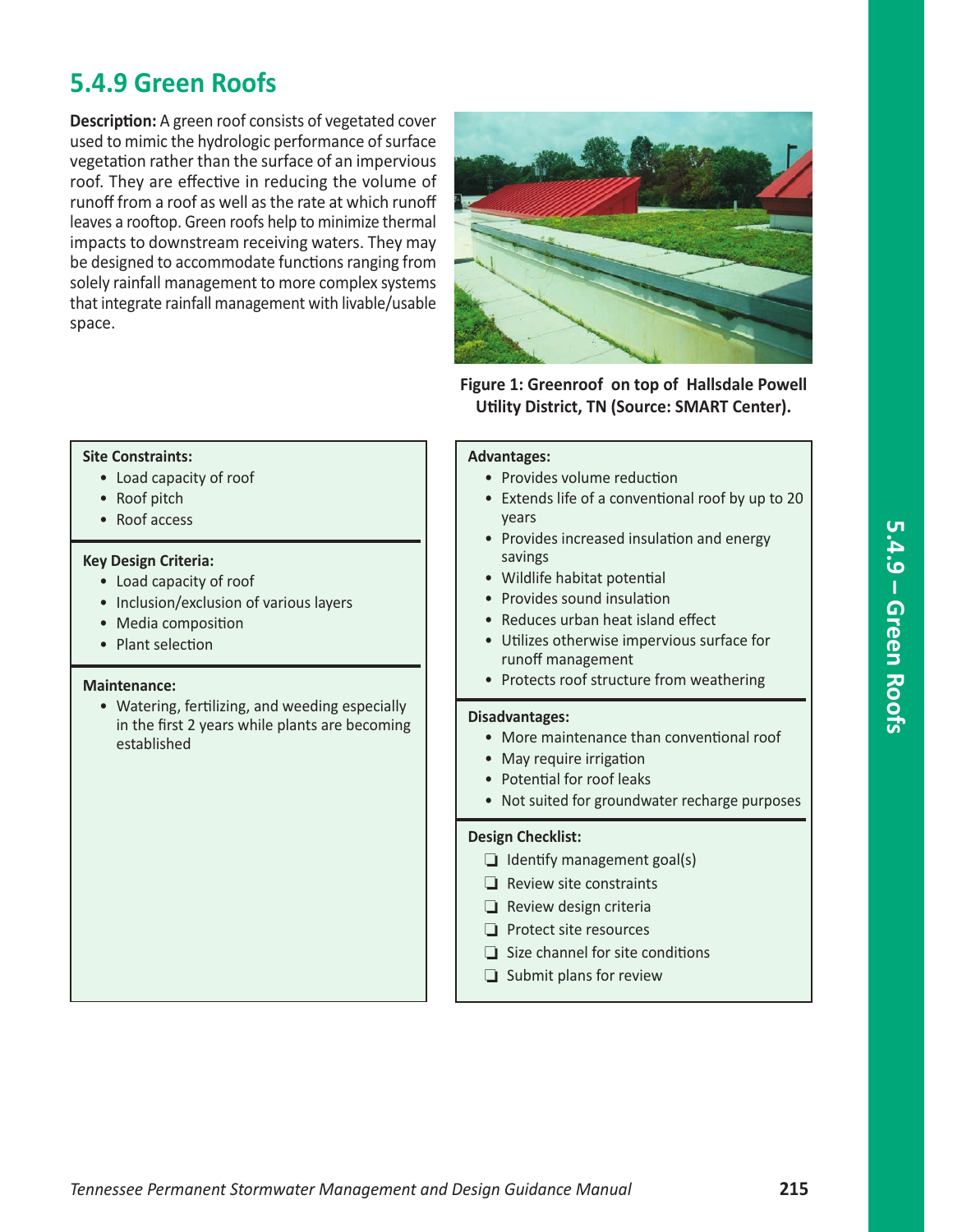

Green roofs are alternative roof surfaces that typically consist of waterproofing and drainage materials and an engineered growing media that is designed to support plant growth. Green roofs capture and temporarily store stormwater runoff in the growing media before it is conveyed into the storm drain system. A portion of the captured stormwater evaporates from the surface or transpires through plants, which helps reduce runoff volumes, peak runoff rates, and pollutant loads on development sites.

A green roof is a layer of vegetated media installed on top of a conventional flat or slightly sloped roof that consists of waterproofing material, root permeable filter fabric, growing media, and specially selected plants. There are two different types of green roof systems: intensive green roofs and extensive green roofs:

- Intensive systems have a deeper growing media layer that ranges from 6 inches to 4 feet thick, which is planted with a wider variety of plants including trees and shrubs.
- Extensive systems typically have much shallower growing media (under 6 inches), which is planted with carefully selected drought tolerant vegetation, usually sedums. Extensive green roofs are much lighter and less expensive than intensive green roofs and are recommended for use on most development and redevelopment sites.

Designers may wish to pursue other design objectives for vegetated roofs, such as energy efficiency, green building or LEED points, architectural considerations, visual amenities, and landscaping features, which are often maximized with intensive green roof systems. However, these design objectives are beyond the scope of this specification. This specification is intended for situations where the primary design objective of the green roof is stormwater management and addresses only extensive roof systems.

## **1.1 Suggested Applications**

Green roofs are ideal for use on commercial, institutional, municipal and multi-family residential buildings. They are particularly well suited for use on ultra-urban development and redevelopment sites where space for infiltrative practices can be limited. Green roofs can be applied to most roof surfaces, although concrete roof decks are preferred. Certain roof materials, such as exposed treated wood and uncoated galvanized metal, may not be appropriate for green rooftops due to pollutant leaching through the media (Clark *et al,* 2008).

# **1.2 Site Constraints**

- Green roofs typically need to support 15-30 psf more than a conventional roof
- Optimal roof slope = 1-2 % and max roof slope = 25% with baffles
- Roof access door area >= 16 sf with minimum dimension of 2 ft
- **Structural Capacity of the roof:** Designers must not only consider the stormwater storage capacity of the green roof, but also its structural capacity to support the weight of the additional water. A conventional rooftop typically must be designed to support an additional 15 to 30 pounds per square foot for an extensive green roof. As a result, a structural engineer, architect, or other qualified professional should be involved with all green roof designs to ensure that the building has enough structural capacity to support a green roof.
- **Roof Slope:** Treatment volume is maximized on relatively flat roofs (a slope of 1 to 2%). However, some slope is needed to promote positive drainage and prevent ponding and/or prolonged saturation of the growing media. Green roofs can be installed on rooftops with slopes up to 25% if baffles, grids, or strips are used to prevent slippage of the media. The effective treatment volume, however, diminishes on rooftops with steep slopes (Van Woert et al, 2005).
- **Roof Access:** Adequate access to the roof must be available to deliver construction materials and perform routine maintenance. Roof access can be achieved either by an interior stairway or by an alternating tread device with a roof hatch or trap door not less than 16 square feet in area and with a minimum dimension of 2 feet. Designers should also consider how they will get construction materials up to the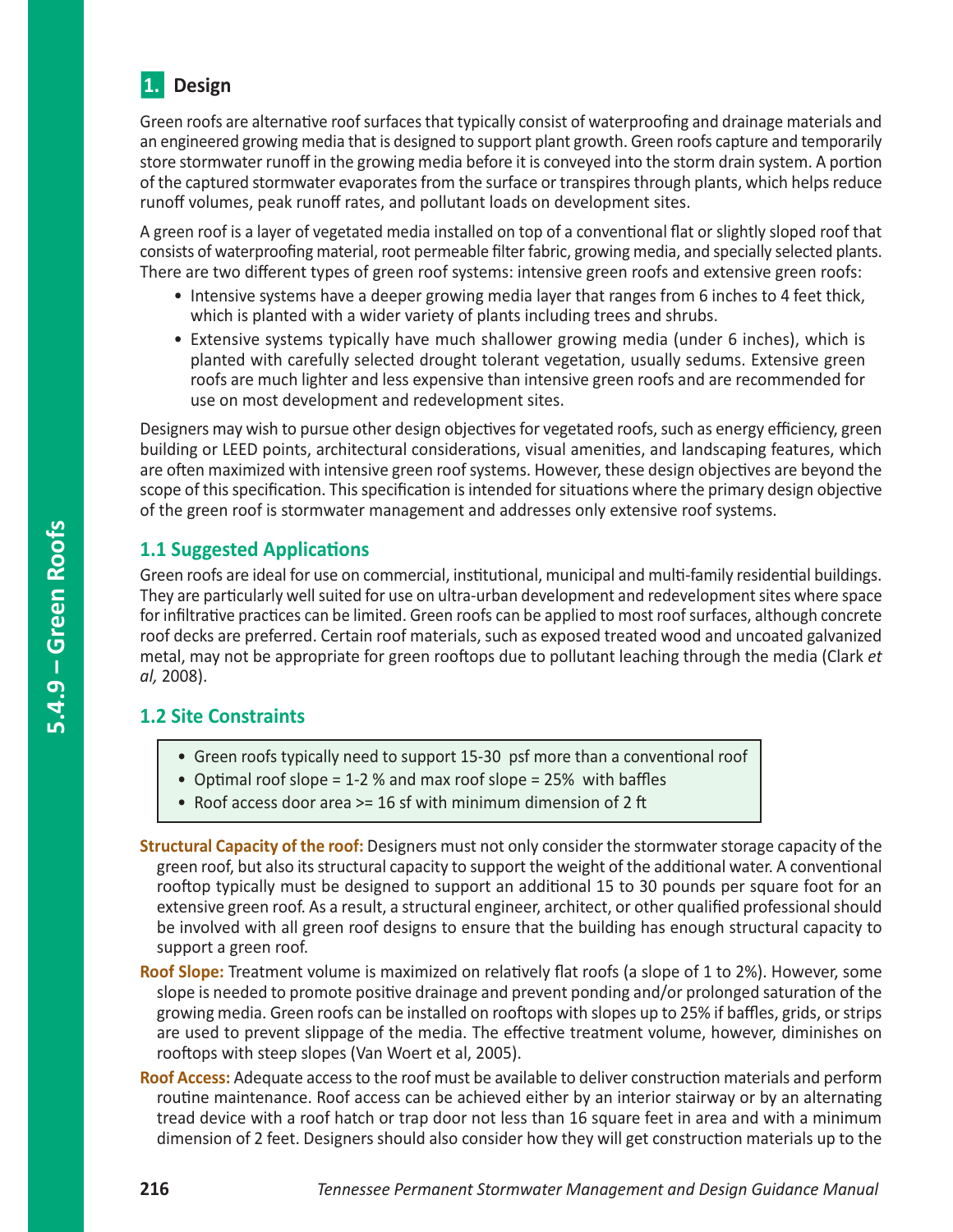roof (e.g., by elevator or crane), and how construction materials will be maneuvered and stockpiled in the limited space.

- **Building Codes:** The green roof design should comply with local building codes with respect to roof drains and emergency overflow devices. If the green roof is designed to be accessible to the public, the access must not only be convenient for installation and maintenance purposes, but also must adhere to local building codes and other regulations for access and safety.
- **Construction Cost:** When viewed strictly as stormwater treatment systems, green roofs can cost \$12 to \$25 per square foot (Moran et al, 2004, Schueler et al 2007). These cost analyses, however, do not include life cycle cost savings relating to increased energy efficiency, higher rents due to green building scores and increased roof longevity. These benefits over the life cycle of a green roof may make it a more attractive investment compared to traditional roof prices.
- **Risks of Leaky Roofs:** Although well designed and installed green roofs have fewer problems with roof leaks than traditional roofs, there is a perception among property managers, insurers, and product fabricators that this emerging technology could have a greater risk of problems. For an excellent discussion on how to properly manage risk in green roof installations, see Chapter 9 in Weiler and Scholz-Barth (2009).

### **1.3 Design Criteria**

Green roofs typically consist of layers which are designed to support plant growth and retain water for plant uptake while preventing ponding on the roof surface. The roofs are designed so that water drains vertically through the media and then horizontally along a waterproofing layer towards the outlet. Green roofs are designed to have minimal maintenance requirements. Plant species are selected so that the roof does not need supplemental irrigation or fertilization after initial establishment. Tray systems are also available with removable dividers allowing the media to meld together creating a seamless appearance but with less difficulty in construction.

Green roofs are typically designed to manage the rainfall that falls onto the vegetated area. They also may be sized to manage runoff from other roof areas where vegetation may not be established (e.g., areas of steeply pitched roofs, air conditioning units). Green roofs that receive drainage from more steeply sloped roof areas should include an area for velocity dissipation (i.e., cobbles) prior to runoff flowing onto the vegetated area.

Regardless of the complexity of the system, green roofs may be designed and constructed to meet stormwater management requirements. Green roof plant species generally have shallow root systems, good regenerative qualities, and resistance to direct solar radiation, drought, frost, and wind. In addition to stormwater benefits, green roofs provide benefits in terms of increased longevity of the roofing system (by protecting the roof from temperature extremes) and insulation benefits that may reduce heating or air-conditioning energy costs. Green roofs always include one or more drainage layers, separation fabrics (which may include root barriers), and a waterproofing system. Designs and specifics vary with different manufacturers and designers.

**Overall Sizing:** Green roof areas should be sized to capture a portion of the treatment volume. The required size of a green roof will depend on several factors, including the porosity and hydraulic conductivity of the growing media and the underlying drainage materials. Site designers and planners should consult with green roof manufacturers and material suppliers for specific sizing guidelines. As a general sizing rule, the following equation can be used to determine the water quality treatment storage volume retained by a green roof:

### $V = (A * D * n)/12$

*where*

- **V** = storage volume (cu. ft.)
- $A =$  roof area (sq. ft.)
- **D** = media depth (in.)
- **n** = media porosity (usually 0.3, but consult manufacturer specifications)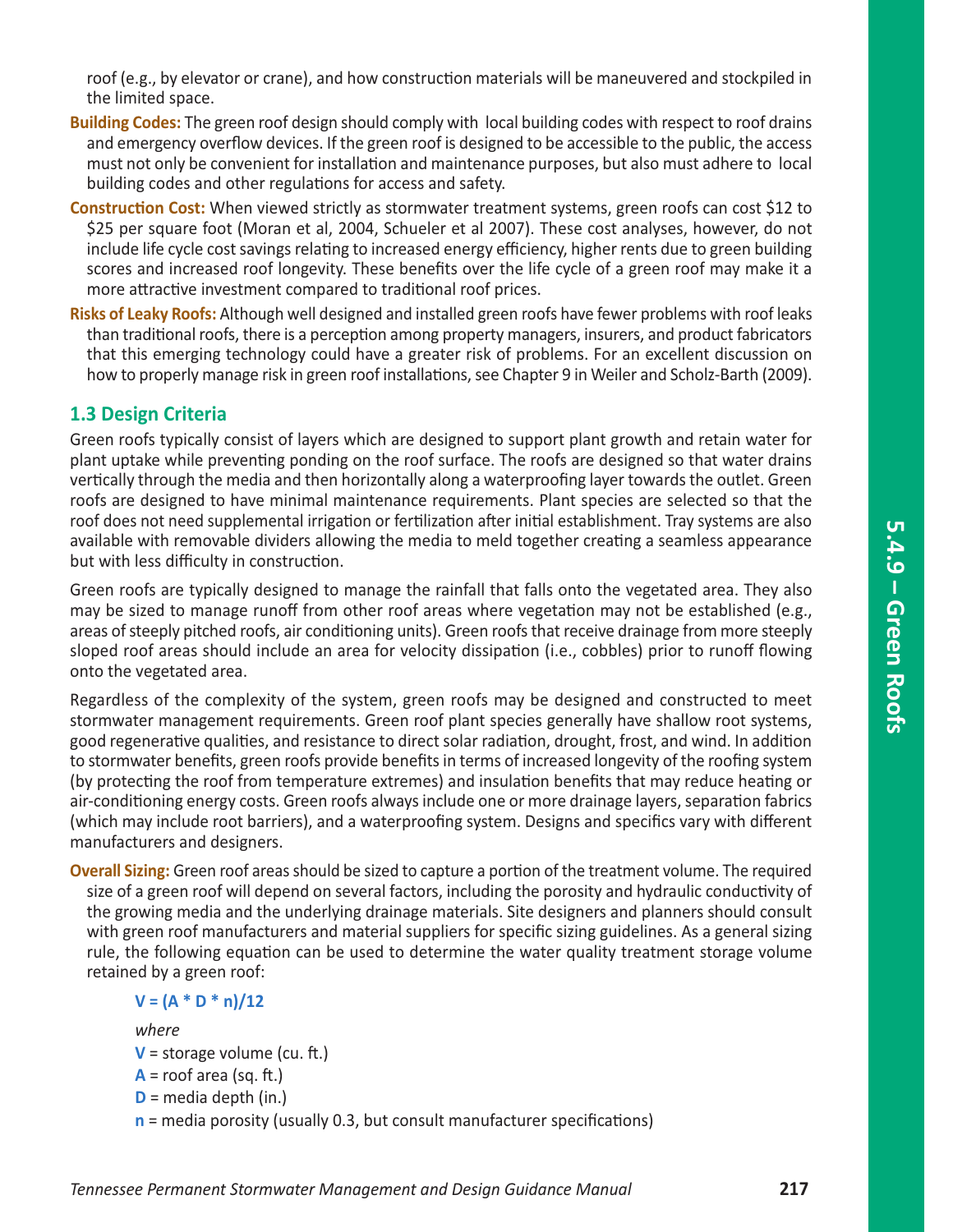- **Structural Capacity of the Roof:** Green roofs can be limited by the additional weight of the fully saturated growing medium and plants, in terms of the physical capacity of the roof to bear structural loads. The designer should consult with a licensed structural engineer or architect to ensure that the building will be able to support the additional live and dead structural load and determine the maximum depth of the green roof system and any needed structural reinforcement. In most cases, fully-saturated extensive green roofs have a maximum load of about 30 psf, which is fairly similar to traditional new rooftops (12 to 15 lbs./sq. ft.) that have a waterproofing layer anchored with stone ballast. For an excellent discussion of green roof structural design issues, consult Chapter 9 in Weiler and Scholz-Barth (2009) and ASTM E2397, Standard Practice for Determination of Dead Loads and Live Loads Associated with Green (Vegetated) Roof Systems.
- **Functional Elements:** A green roof is composed of up to eight different systems, or layers, listed below from bottom to top, that are combined together to protect the roof and maintain a vigorous cover. Designers can employ a wide range of materials for each layer, which can differ in cost, performance, and structural load. The entire system as a whole must be assessed to meet design requirements. Some manufacturers offer proprietary green roofing systems, whereas in other cases, the designer or architect must assemble their own system, in which case they are advised to consult Weiler and Scholz-Barth (2009), Snodgrass and Snodgrass (2006) and Dunnett and Kingsbury (2004).
	- **1. Deck Layer:** The roof deck is the foundation of a green roof. It may be composed of concrete, wood, metal, plastic, gypsum, or a composite material. The type of deck material determines the strength, load bearing capacity, longevity and potential need for insulation in the green roof system. In general, concrete decks are preferred for green roofs, although other materials can be used as long as the appropriate system components are matched to them.
	- **2. Waterproofing Layer:** All green roof systems must include an effective and reliable waterproofing layer to prevent water damage through the deck layer. A wide range of waterproofing materials can be used, including built up roofs, modified bitumen, single-ply, and liquid-applied methods (see Weiler and Scholz-Barth, 2009 and Snodgrass and Snodgrass, 2006). The waterproofing layer must be 100% waterproof and have an expected life span as long as any other element of the green roof system.

Depending on the waterproofing materials selected, a supplemental root-fast layer may be required to protect the primary waterproofing membrane from plant roots. Insulation, if included in the roof covering system, may be installed either above or below the primary waterproofing membrane. Most green roof cover systems can be adapted to either roofing configuration.

**3. Insulation Layer (optional):** Many green rooftops contain an insulation layer, usually located above, but sometimes below, the waxcess water from the vegetation root zone. The drainage layer should consist of synthetic or inorganic materials (e.g. gravel, recycled polyethylene, etc.) that are capable of retaining water and providing efficient drainage. A wide range of prefabricated water cups or plastic modules can be used, as well as a traditional system of protected roof drains, conductors and roof leader. The required depth of the drainage layer is governed by both the required stormwater storage capacity and the structural capacity of the rooftop. ASTM E2396 and E2398 can be used to evaluate alternative material specifications.

The drainage layer below the growth media should be designed to convey the 10-year storm without inundating the growing media. The drainage layer should convey flow to an outlet or overflow system such as a traditional rooftop drainage system with inlets set slightly above the elevation of the green roof surface. Roof drains immediately adjacent to the growing media should be boxed and protected by flashing extending at least 3 inches above the growing media to prevent clogging.

Internal building drainage, including provisions to cover and protect deck drains or scuppers, must anticipate the need to manage large rainfall events without inundating the cover. All green roofs must provide a safe way for water to exit the system when large storms generate more stormwater runoff than the media can hold. The inclusion of a positive overflow route ensures that flooding risks, which can cause overloading of the structural capacity of the building and related property damage, are minimized. The positive overflow route is most often via the downspouts and roof gutters normally provided in the building design. Underdrains may be designed as perforated pipes connected to roof gutters or manufactured products that promote positive drainage.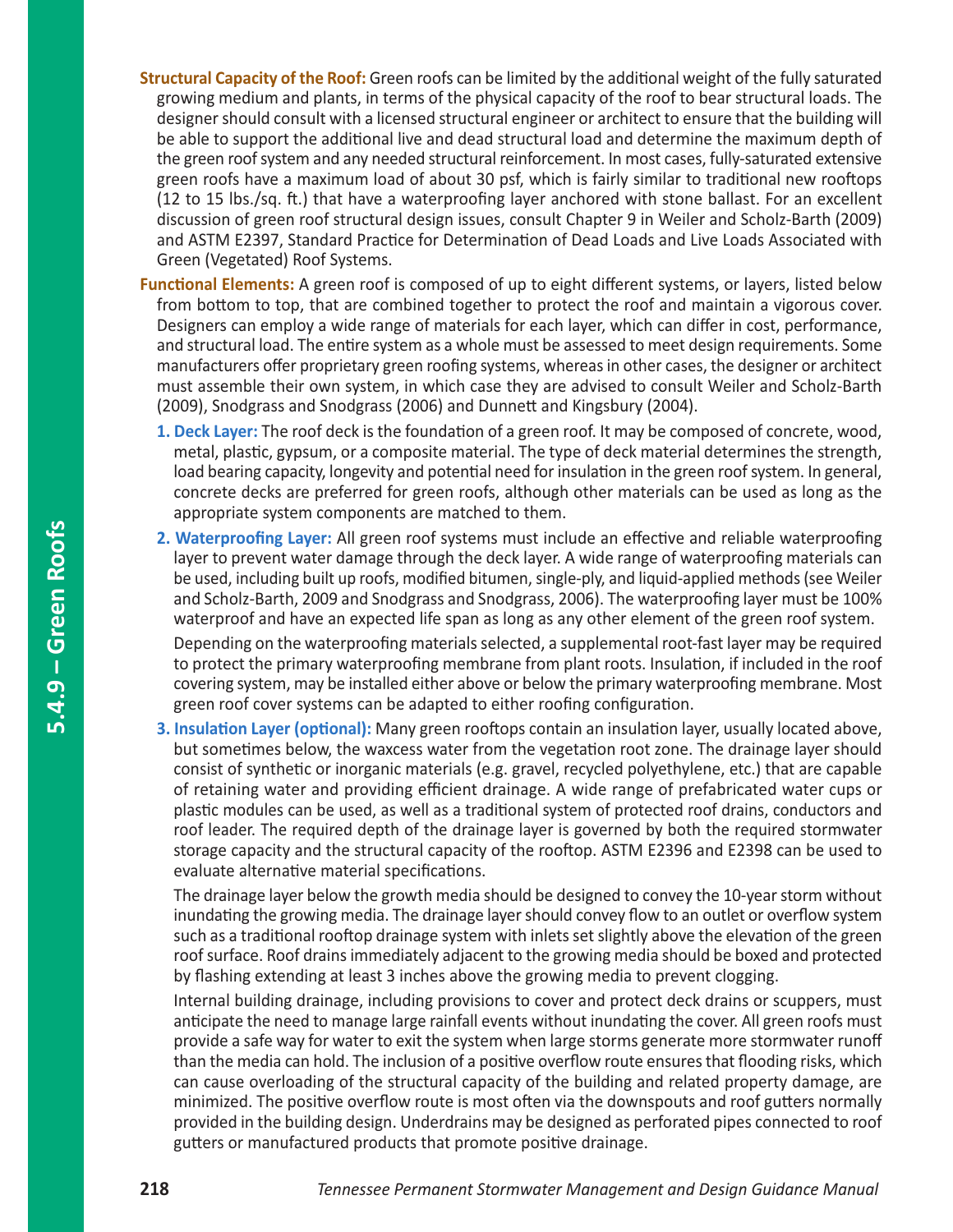- **6. Root-Permeable Filter Fabric:** A semi-permeable polypropylene filter fabric is normally placed between the drainage layer and the growing media to prevent the media from migrating into the drainage layer and clogging it.
- **7. Growing Media:** The next layer is the growing media, which is typically 4 to 6 inches deep. The depth and composition of the media is described in Materials Specification Section below. The recommended growing media for extensive green roofs is composed of approximately 80% to 90% lightweight inorganic materials, such as expanded slates, shales or clays, pumice, scoria or other similar materials. The remaining media should contain no more than 15% organic matter, normally well-aged compost. The percentage of organic matter should be limited, since it can leach nutrients into the runoff from the roof and clog the permeable filter fabric. The growing media should have a maximum water retention capacity of around 30%. It is advisable to mix the media in a batch facility prior to delivery to the roof. More information on growing media can be found in Weiler and Scholz-Barth (2009) and Snodgrass and Snodgrass (2006).
- **8. Plant Cover:** The top layer typically consists of slow-growing, shallow-rooted, perennial, succulent plants that can withstand harsh conditions at the roof surface. An experienced design professional should be consulted to select the plant species best suited to a given installation. Guidance on selecting the appropriate vegetated roof plants for hardiness zones in Tennessee can be found in Snodgrass and Snodgrass (2006). A mix of base ground covers (usually Sedum species) and accent plants can be used to enhance the visual amenity value of a green roof.

A planting plan must be prepared for a green roof by a landscape architect, botanist or other professional experienced with vegetated roofs, and it must be reviewed and approved by the local stormwater program. Plant selection for vegetated rooftops is an integral design consideration, which is governed by local climate and design objectives. The primary ground cover for most vegetated roof installations is a hardy, low-growing succulent, such as Sedum, Delosperma, Talinum, Semperivum, or Hieracium that is matched to the local climate conditions and can tolerate the difficult growing conditions found on building rooftops (Snodgrass and Snodgrass, 2006).

#### **Other vegetation considerations:**

- The species and layout of the planting plan should reflect the building location, in terms of its height, exposure to wind, snow loading, heat stress, orientation to the sun, and shading by surrounding buildings. In addition, plants should be selected that are fire resistant and able to withstand heat, cold, and high winds.
- Designers should also match species to the expected rooting depth of the growing media, which can provide enough lateral growth to stabilize the growing media surface. The planting plan should usually include several accent plants to provide diversity and seasonal color. For a comprehensive resource on green roof plant selection, consult Snodgrass and Snodgrass (2006).
- It is also important to note that most green roof plant species will not be native to the Southeast (which is in contrast to native plant recommendations for other stormwater practices, such as bioretention and constructed wetlands).
- Given the limited number of green roof plant nurseries in the region, designers should order plants 6 to 12 months prior to the expected planting date. It is also advisable to have plant materials contract grown.
- The planting window extends from the spring to early fall, although it is important to allow plants to root thoroughly before the first killing frost. Plants can be established using cuttings, plugs, mats, and, more rarely, seeding or containers. Several vendors also sell mats, rolls, or proprietary green roof planting modules. For the pros and cons of each method, see Snodgrass and Snodgrass (2006).
- When appropriate species are selected, most green roofs will not require supplemental irrigation, except as required during the first year that the green roof is being established or during periods of drought. Green roof covers intended to achieve water quality benefits should not be fertilized.
- The green roof design should include non-vegetated walkways (e.g., permeable paver blocks) to allow for easy access to the roof for weeding and making spot repairs.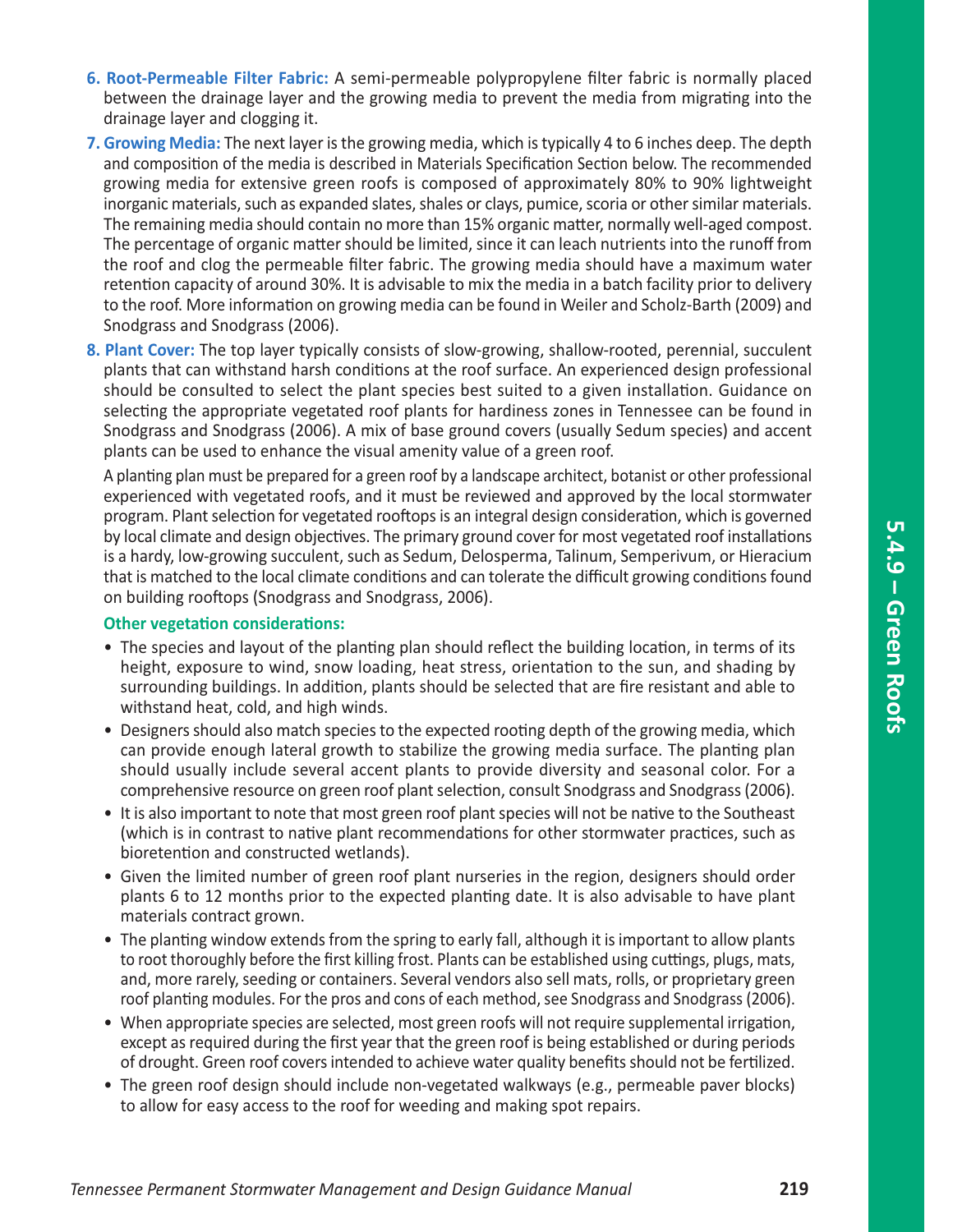- The goal for green roof systems designed for stormwater management is to establish a full and vigorous cover of low-maintenance vegetation that is self-sustaining and requires minimal mowing, trimming, or weeding.
- May include a wind erosion stabilization system.
- **USING THE TNRRAT:** Upon specifying a design storm, a drainage area, and any media depths, the TNRRAT will output the volume of water captured by the green roof and any volume of water leaving the green roof and potentially needing further treatment.

**Material Specifications:** Standards specifications for green roofs continue to evolve, and no universal material specifications exist that cover the wide range of roof types and system components currently available. The American Society for Testing and Materials (ASTM) has recently issued several overarching green roof standards, which are described and referenced in Table 1. Designers and reviewers should also fully understand manufacturer specifications for each system component, particularly if they choose to install proprietary "complete" green roof systems or modules.

| <b>Material</b>                | Specification                                                                                                                                                                                                                                                                                                                                                                                               |  |  |
|--------------------------------|-------------------------------------------------------------------------------------------------------------------------------------------------------------------------------------------------------------------------------------------------------------------------------------------------------------------------------------------------------------------------------------------------------------|--|--|
| Roof                           | Structural Capacity should conform to ASTM E2397-05, Practice for<br>Determination of Live Loads and Dead Loads Associated with Green<br>(Vegetated) Roof Systems. In addition, use standard test methods ASTM<br>#2398-05 for Water Capture and Media Retention of Geocomposite Drain<br>Layers for Green (Vegetated) Roof Systems, and ASTM E2399-05 for<br>Maximum Media Density for Dead Load Analysis. |  |  |
| <b>Waterproof Membrane</b>     | See Chapter 6 of Weiler and Scholz-Barth (2009) for waterproofing<br>options that are designed to convey water horizontally across the roof<br>surface to drains or gutter. This layer may sometimes act as a root barrier.                                                                                                                                                                                 |  |  |
| <b>Roof Barrier (Optional)</b> | Impermeable liner that impedes root penetration of the membrane.                                                                                                                                                                                                                                                                                                                                            |  |  |
| <b>Drainage Layer</b>          | 1 to 2 inch layer of clean, washed granular material, such as ASTM D 448<br>size No. 8 stone. Roof drains and emergency overflow should be designed<br>in accordance with local Codes.                                                                                                                                                                                                                      |  |  |
| <b>Filter Fabric</b>           | Needled, non-woven, polypropylene geotextile.<br>Density (ASTM D3776) > 16 oz./sq. yd., or approved equivalent.<br>Puncture resistance (ASTM D4833) > 220 lbs., or approved equivalent.                                                                                                                                                                                                                     |  |  |
| <b>Growth Media</b>            | 85% lightweight inorganic materials and 15% organic matter (e.g. well-<br>aged compost). Media should have a maximum water retention capacity<br>of around 30%. Media should provide sufficient nutrients and water<br>holding capacity to support the proposed plant materials. Determine<br>acceptable saturated water permeability using ASTM #2396-05.                                                  |  |  |
| <b>Plant Materials</b>         | Low plants such as sedum, herbaceous plants, and perennial grasses that<br>are shallow-rooted, self-sustaining, and tolerant of direct sunlight,<br>drought, wind, and frost. See ASTM E2400-06, Guide for Selection,<br>Installation and Maintenance of Plants for Green (Vegetated) Roof<br>Systems.                                                                                                      |  |  |

### **Table 1: Extensive Vegetated Roof Material Specifications.**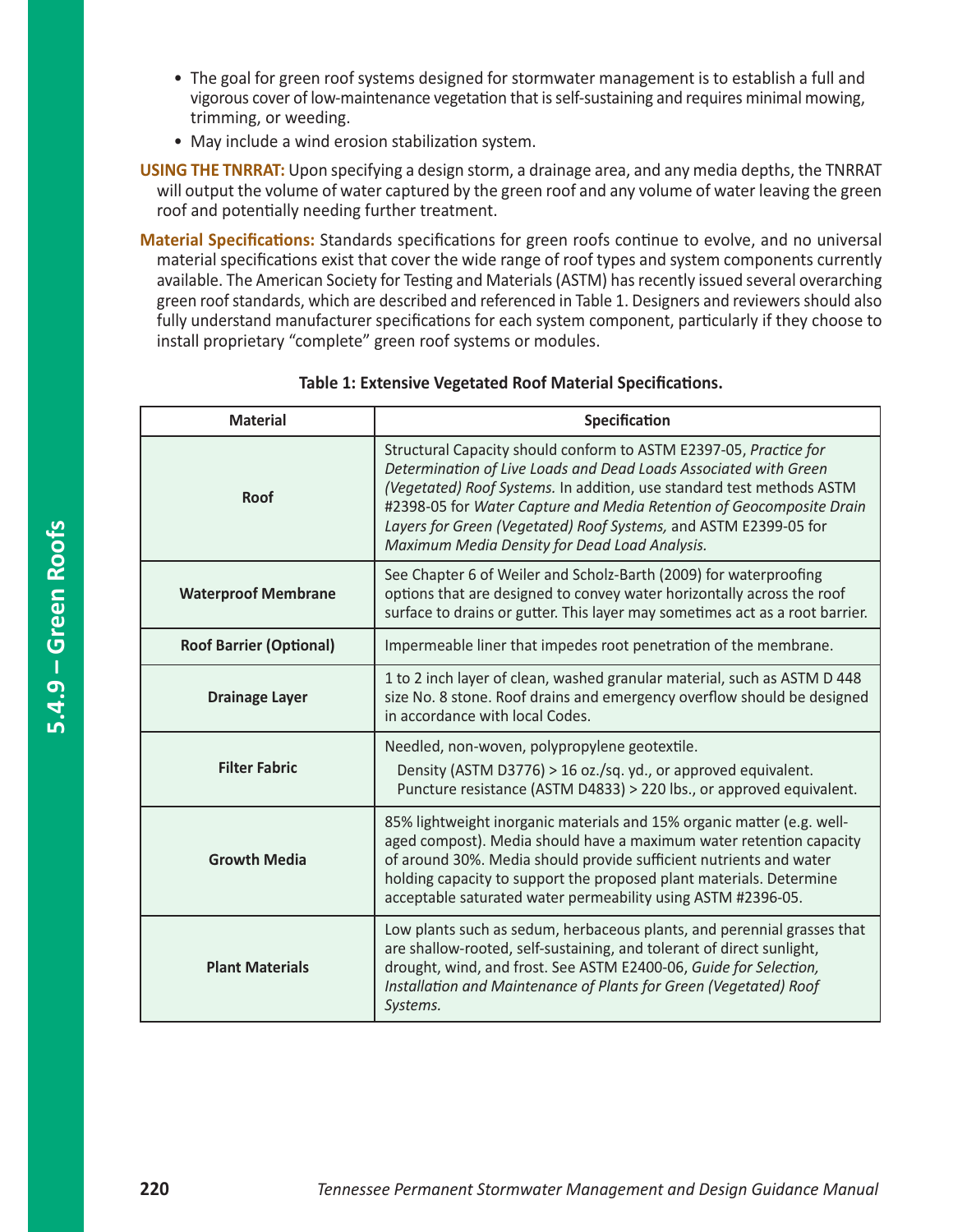# **1.4 Typical Details**

|                              | Low Plants: sedums/herbs (typ.)                                                   |  |                                                    |                    |
|------------------------------|-----------------------------------------------------------------------------------|--|----------------------------------------------------|--------------------|
|                              | Erosion control (wind<br>blanket or jute mesh)                                    |  |                                                    |                    |
|                              | 3" to 6" growth medium (typ.)                                                     |  |                                                    |                    |
|                              | Filter Fabric (typ.)                                                              |  |                                                    |                    |
|                              | Drainage Layer: 2"<br>lightweight granular mix<br>(optional: mat or plate system) |  |                                                    |                    |
|                              | Filter Fabric (optional) +                                                        |  |                                                    |                    |
|                              | Aluminum Curb (typ.) -<br>Gravel (optional)                                       |  |                                                    |                    |
|                              | -Vegetat on-free strip<br>gravel, pavers (typ.)                                   |  | <u>ADDADAMADADAMADA AMBADA</u>                     |                    |
|                              |                                                                                   |  |                                                    | aries<br>dept<br>C |
|                              |                                                                                   |  |                                                    |                    |
|                              |                                                                                   |  | Thermal insulation (optional)                      |                    |
|                              |                                                                                   |  | Leak Detection System (optional)                   |                    |
|                              |                                                                                   |  | Protection Layer (typ.)                            |                    |
|                              |                                                                                   |  | Root Barrier (typ.)                                |                    |
|                              |                                                                                   |  | Waterproof Membrane (typ.)                         |                    |
|                              |                                                                                   |  | Roof Deck with Vapor Barrier<br>and Roof Structure |                    |
|                              |                                                                                   |  | Perforated aluminum curb (typ.) w/ drainage fabric |                    |
| Roof drain with parapet well |                                                                                   |  |                                                    |                    |
|                              | Emergency overflow                                                                |  |                                                    |                    |
|                              |                                                                                   |  |                                                    |                    |

**Figure 2: Typical Section – Extensive Vegetated Roof (Source: Northern VA Regional Commission).**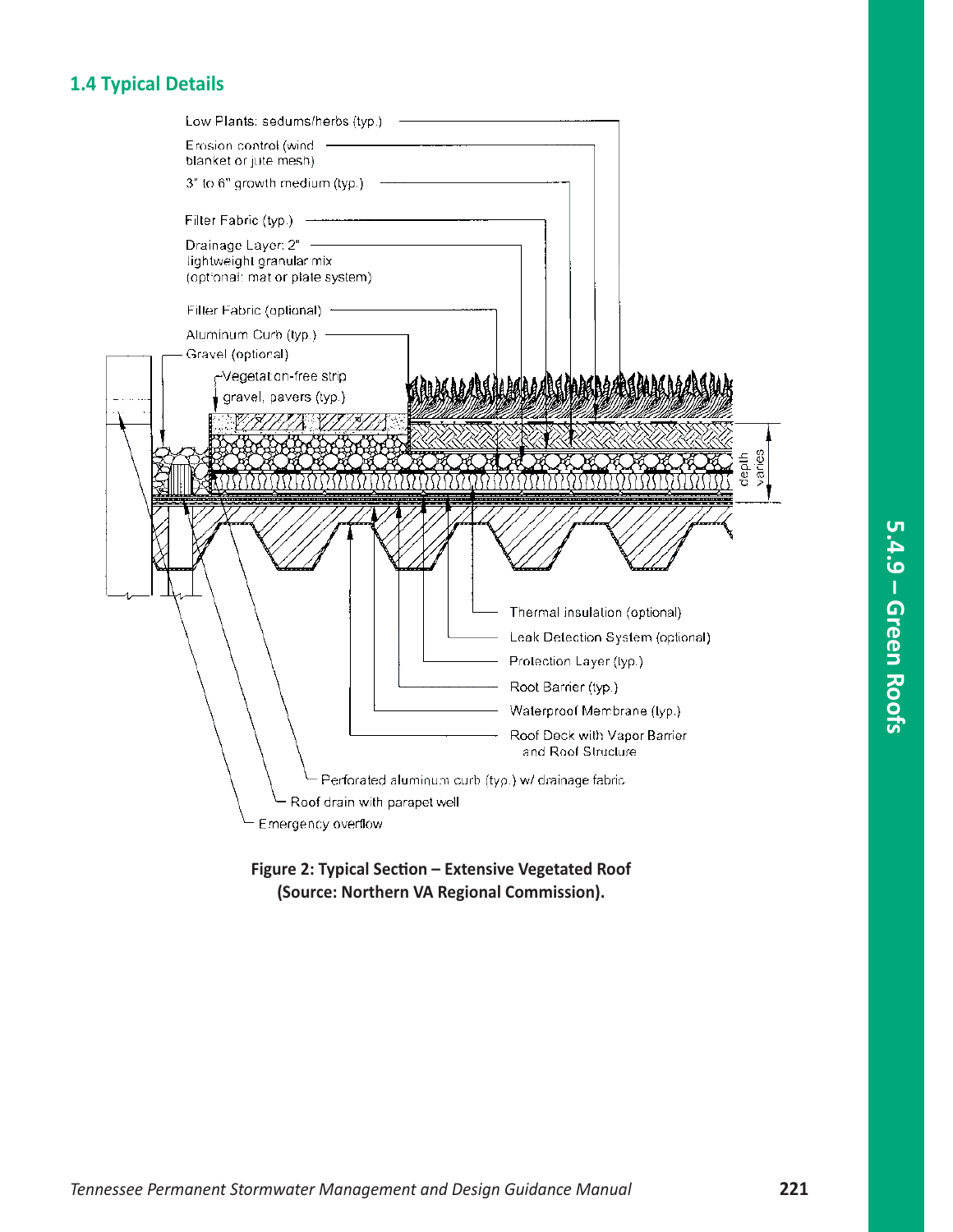

**Figure 3: Typical Section – Intensive Vegetated Roof (Source: Northern VA Regional Commission).**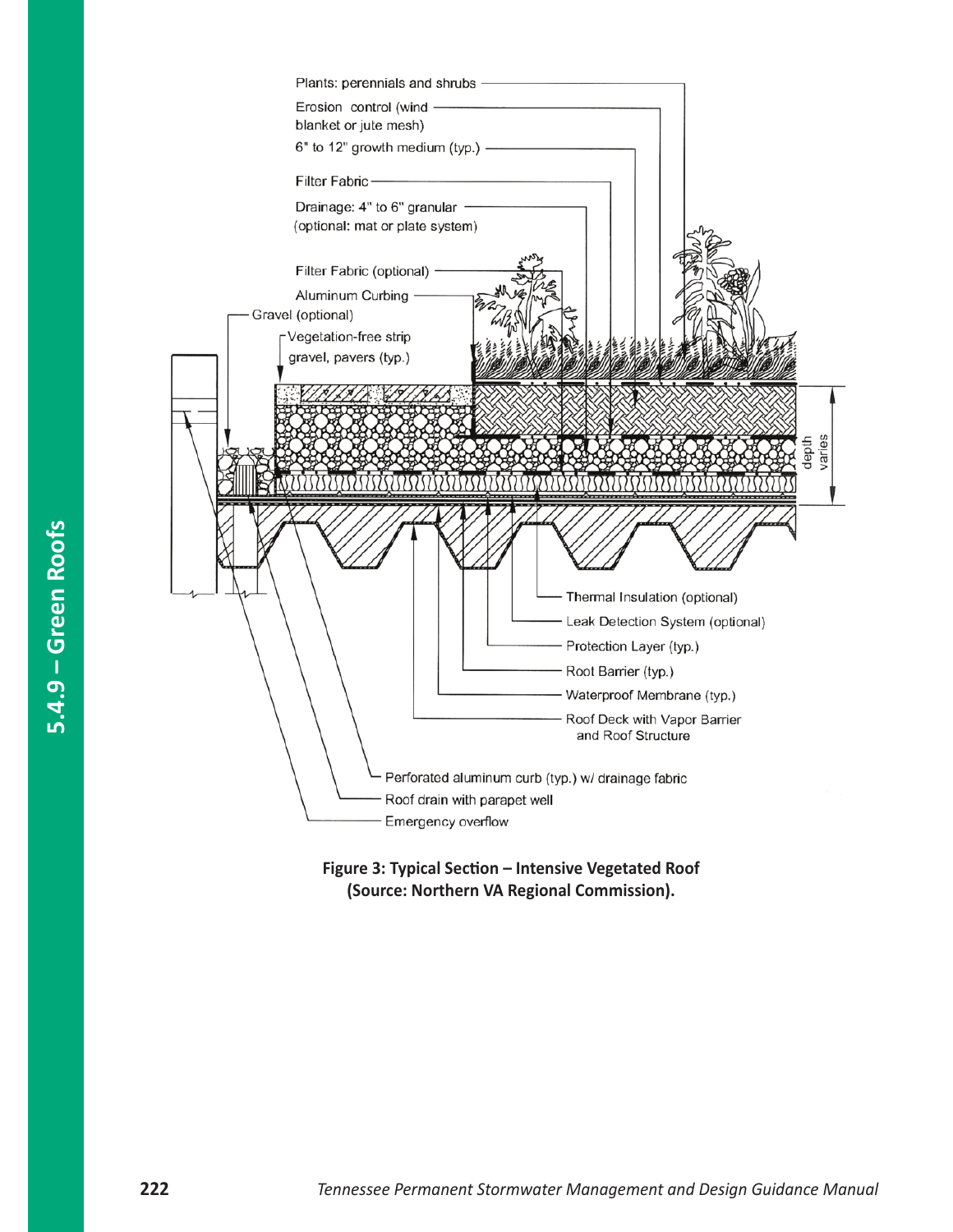

**Figure 4: Vegetated roof cross-section (Source: NCSU-BAE).**

# **2.** Construction

### **2.1 Pre-Construction**

Implement temporary erosion controls, including control measures for dust suppression, during construction until vegetation has been suitably established.

## **2.2 Construction**

An experienced installer should be retained to construct the green roof system. The green roof should be constructed in sections for easier inspection and maintenance access to the membrane and roof drains.

Given the diversity of extensive green roof designs, there is no typical step-by-step construction sequence for proper installation. The following general construction considerations are noted:

- Construct the roof deck with the appropriate slope and material.
- Install the waterproofing method, according to manufacturer's specifications.
- Conduct a flood test to ensure the system is water tight by placing at least 2 inches of water over the membrane for 48 hours.
- Add additional system components (e.g., optional insulation, optional root barrier, drainage layer, and interior drainage system, and filter fabric), taking care not to damage the waterproofing. Drain collars and protective flashing should be installed to ensure free flow of excess stormwater.
- The growing media should be mixed prior to delivery to the site. Media should be spread evenly over the filter fabric. The growing media should be covered until planting to prevent weeds from growing. Sheets of exterior grade plywood can also be laid over the growing media to accommodate foot or wheelbarrow traffic. Foot traffic and equipment traffic should be limited over the growing media to reduce compaction.
- The growing media should be moistened prior to planting and then planted with the ground cover and other plant materials, per the planting plan, or in accordance with ASTM E2400. Plants should be watered immediately after installation and routinely during establishment.
- It generally takes 12 to 18 months to fully establish the green roof. An initial fertilization using slow release fertilizer (e.g., 14-14-14) with adequate minerals is often needed to support growth. Watering is needed during the first summer. Hand weeding is also critical in the first two years (see Table 10.1 of Weiler and Scholz-Barth, 2009, for a photo guide of common rooftop weeds).
- Most construction contracts should contain a Care and Replacement Warranty that specifies a 75% minimum survival after the first growing season of species planted and a minimum effective vegetative ground cover of 75% for flat roofs and 90% for pitched roofs.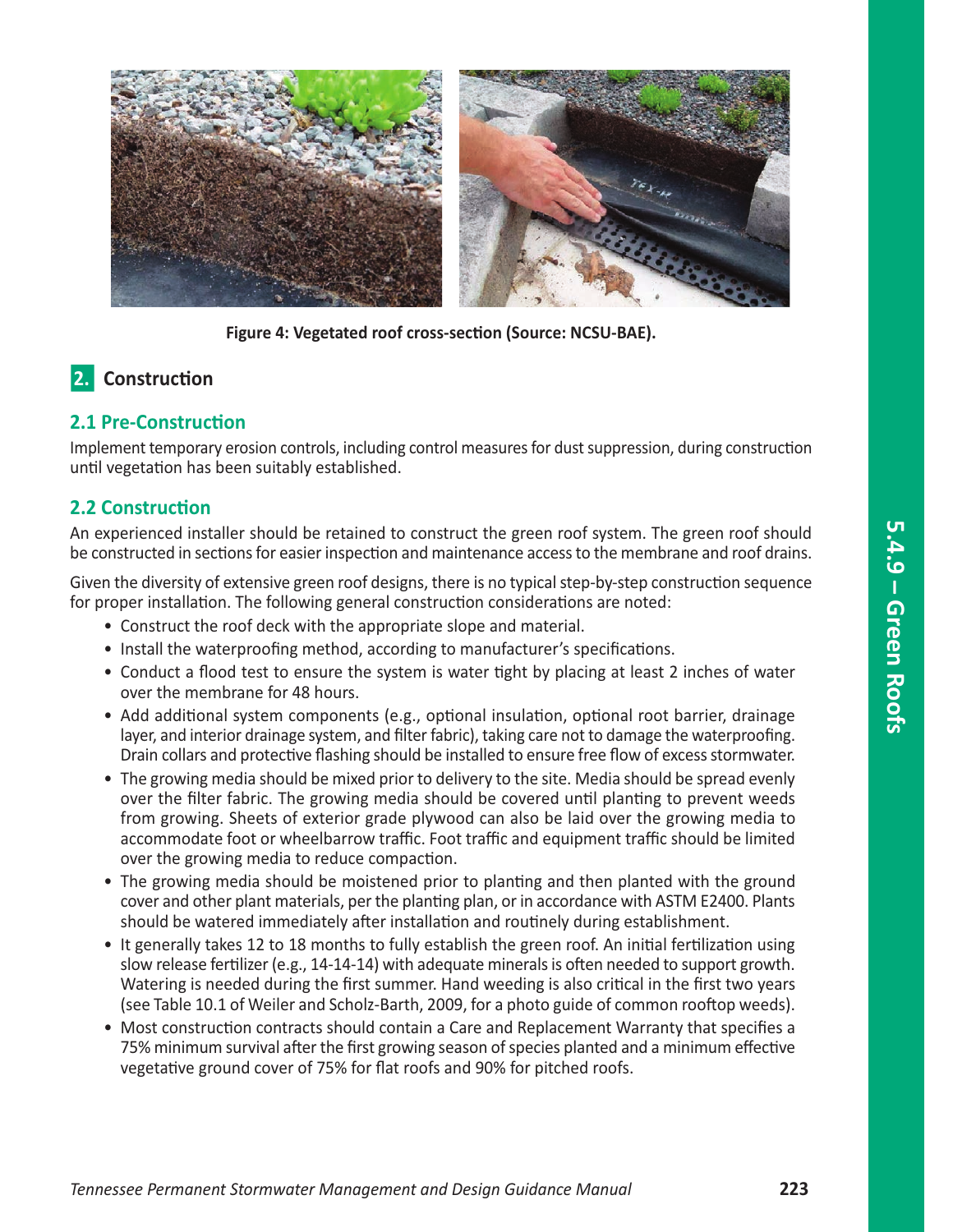### **2.3 Construction Inspection**

Inspections are needed to ensure that the green roof is built in accordance with the design plan and manufacturer's specificiations. Detailed inspection checklists should be used that include sign-offs by qualified individuals at critical stages of construction and confirm that the contractor's interpretation of the plan is consistent with the intent of the designer and/or manufacturer.

Careful construction supervision is needed during several steps of green roof installation, as follows:

- During placement of the waterproofing layer, to ensure that it is properly installed and watertight;
- During placement of the drainage layer and drainage system;
- During placement of the growing media, to confirm that it meets the specifications and is applied to the correct depth;
- Upon installation of plants, to ensure they conform to the planting plan;
- Before issuing use and occupancy approvals.

After the green roof has been constructed, the developer must have an as-built certification of the green roof conducted by a registered professional engineer. The as-built certification verifies that the SCM was installed as designed and approved. The following components are vital components of a properly working green roof and should be addressed in the as-built certification:

- 1. Protection of vulnerable areas (abutting vertical walls, roof vent pipes, outlets, air conditioning units and perimeter areas) from leakage;
- 2. Profile view of facility including typical cross-sections with dimensions;
- 3. Growing medium specification including dry and saturated weight;
- 4. Filter fabric specification;
- 5. Drainage layer specification;
- 6. Waterproof membrane specification, including root barriers;
- 7. Stormwater piping associated with the site, including pipe materials, sizes, slopes, invert elevations at bends and connections; and
- 8. Planting and irrigation plan.

# **3. Maintenance**

Examples of the requirements for the Maintenance Document are in Appendix F. They include the execution and recording of an Inspection and Maintenance Agreement or a Declaration of Restrictions and Covenants, and the development of a Long Term Maintenance Plan (LTMP) by the design engineer. The LTMP contains a description of the stormwater system components and information on the required inspection and maintenance activities. The property owner must submit annual inspection and maintenance reports to the local stormwater program.

A green roof should be inspected twice a year during the growing season to assess vegetative cover, and to look for leaks, drainage problems and any rooftop structural concerns (see Table 2). In addition, the green roof should be hand-weeded to remove invasive or volunteer plants, and plants/media should be added to repair bare areas (refer to ASTM E2400). Many practitioners also recommend an annual application of slow release fertilizer in the first few years after the green roof is installed. If a roof leak is suspected, it is advisable to perform an electric leak survey (i.e., Electrical Field Vector Mapping) to pinpoint the exact location, make localized repairs, and then reestablish system components and ground cover.

The use of herbicides, insecticides, and fungicides should be avoided, since their presence could hasten degradation of the waterproof membrane. Also, power-washing and other exterior maintenance operations should be avoided so that cleaning agents and other chemicals do not harm the green roof plant communities.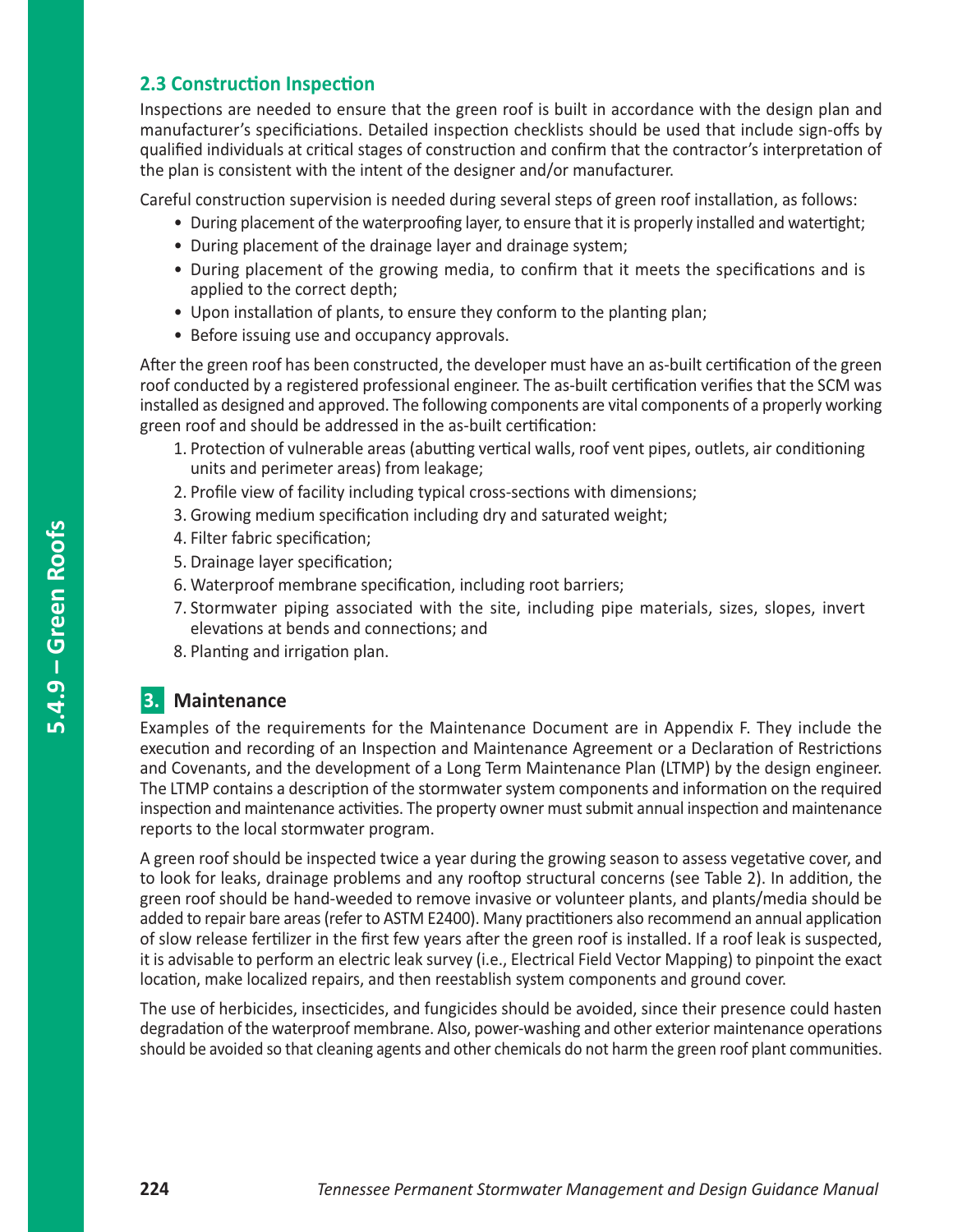### **Table 2: Typical Maintenance Activities Associated with Green Roofs.**

| <b>Activity</b>                                                                                                                                                 | <b>Schedule</b>               |
|-----------------------------------------------------------------------------------------------------------------------------------------------------------------|-------------------------------|
| Water to promote plant growth and survival.                                                                                                                     | As needed                     |
| Inspect the vegetated roof and replace any dead or dying vegetation.                                                                                            | <b>Following Construction</b> |
| Inspect the waterproof membrane for leaking or cracks.                                                                                                          | Semi-annually                 |
| Annual fertilization.                                                                                                                                           | As needed                     |
| Weeding to remove invasive plants.                                                                                                                              | As needed                     |
| Inspect roof drains, scuppers and gutters to ensure they are not overgrown or<br>have organic matter deposits. Remove any accumulated organic matter or debris. | Semi-annually                 |
| Inspect the green roof for dead, dying or invasive vegetation. Plant replacement<br>vegetation as needed.                                                       | As needed                     |

Green roofs designed to integrate human occupancy of roof space should have a maintenance program that includes frequent inspection and removal of accumulated trash and debris.

### **R E F E R E N C ES**

*American Horticultural Society (AHS). 2003. United States Department of Agriculture Plant Hardiness Zone Map. Alexandria, VA.*

*ASTM International. 2005. Standard Test Method for Maximum Media Density for Dead Load Analysis of Green (Vegetated) Roof Systems. Standard E2399-05. ASTM, International. West Conshohocken, PA. available online: http://www.astm.org/ Standards/E2399.htm.*

*ASTM International. 2005. Standard Test Method for Saturated Water Permeability of Granular Drainage Media [Falling-Head Method] for Green (Vegetated) Roof Systems. Standard E2396- 05. ASTM, International. West Conshohocken, PA. available online: http://www.astm.org/ Standards/E2396.htm.*

*ASTM International. 2005. Standard Test Method for Water Capture and Media Retention of Geocomposite Drain Layers for Green (Vegetated) Roof Systems. Standard E2398-05. ASTM, International. West Conshohocken, PA. available online: http://www.astm.org/ Standards/E2398.htm.*

*ASTM International. 2005. Standard Practice for Determination of Dead Loads and Live Loads Associated with Green (Vegetated) Roof Systems. Standard E2397-05. ASTM, International. West Conshohocken, PA. available online: http://www.astm.org/ Standards/E2397.htm.*

*ASTM International. 2006. Standard Guide for Selection, Installation and Maintenance of Plants for Green (Vegetated) Roof Systems. Standard E2400-06. ASTM, International. West Conshohocken, PA. available online: http://www.astm.org/Standards/ E2400.htm.*

*Berhage, R., A. Jarrett, D. Beattie and others. 2007. Quantifying evaporation and transpiration water losses from green roofs and green roof media capacity for neutralizing acid rain. Final Report. National Decentralized Water Resource Capacity Development Project Research Project. Pennsylvania State University.*